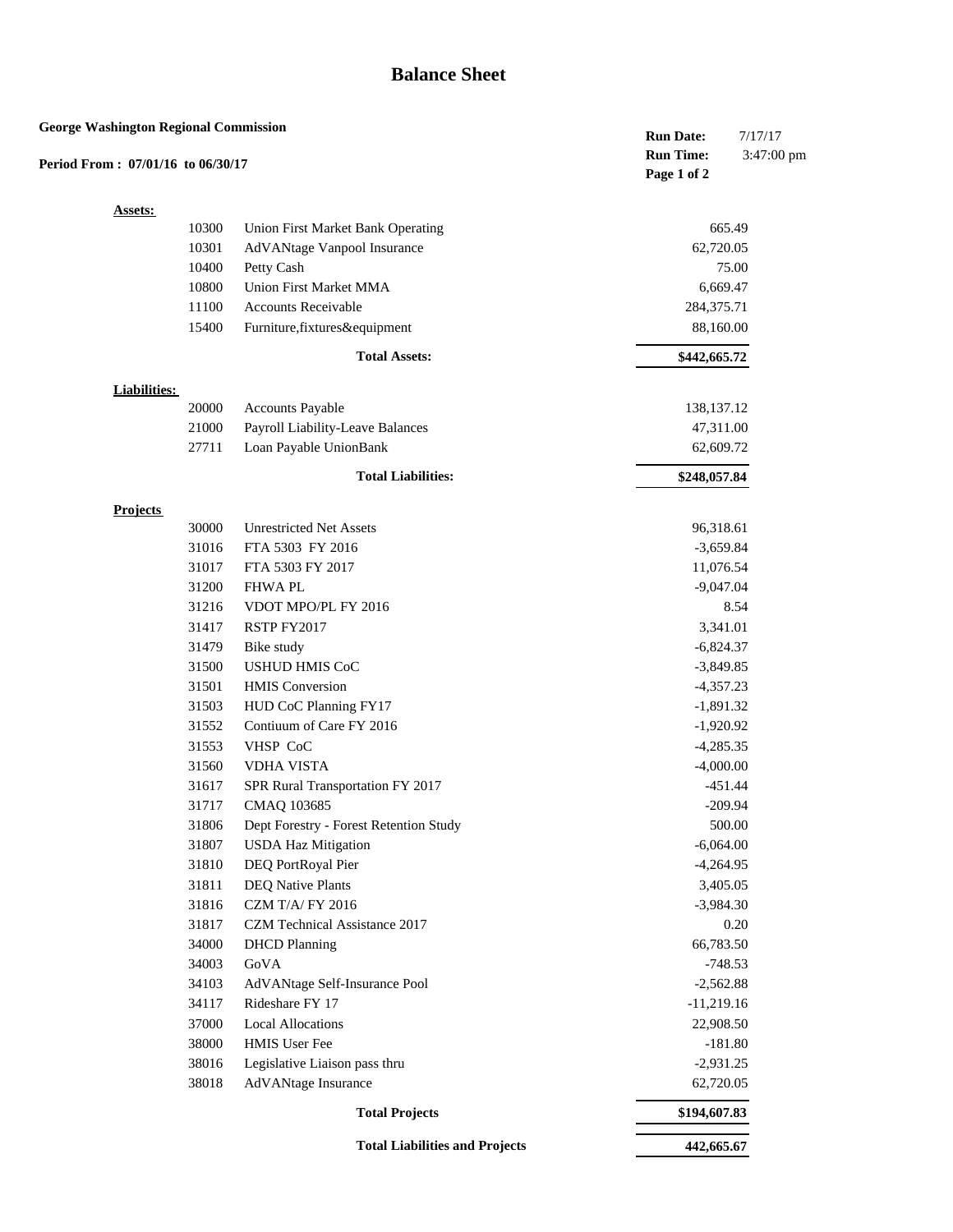| <b>George Washington Regional Commission</b><br>Period From: 07/01/16 to 06/30/17 |     |                                                             |                          | <b>Run Date:</b><br><b>Run Time:</b><br>Page 2 of 2 | 7/17/17<br>3:47:00 pm |
|-----------------------------------------------------------------------------------|-----|-------------------------------------------------------------|--------------------------|-----------------------------------------------------|-----------------------|
|                                                                                   |     | Net Difference to be Reconciled                             |                          |                                                     | \$0.05                |
|                                                                                   |     | <b>Total Adjustment</b>                                     |                          |                                                     | \$0.05                |
|                                                                                   |     | <b>Unreconciled Balance</b>                                 |                          |                                                     | \$0.00                |
| <b>Reconciling Items </b>                                                         |     |                                                             |                          |                                                     |                       |
|                                                                                   | (1) | Paid Salaries are<br>Timesheets show<br>Difference          | 758,923.86<br>758,923.90 | 0.04                                                |                       |
|                                                                                   | (2) | Leave accrued this year                                     | $0.01\,$                 |                                                     |                       |
|                                                                                   | (3) | Fringe Pool is<br>Fringe allocated<br>Difference            | 255,702.97<br>255,702.98 | $0.01\,$                                            |                       |
|                                                                                   | (4) | Indirect Pool is<br><b>Indirect Allocated</b><br>Difference | 464,573.96<br>464,573.95 | $-0.01$                                             |                       |

| Total adjustments | \$0.05 |
|-------------------|--------|
|                   |        |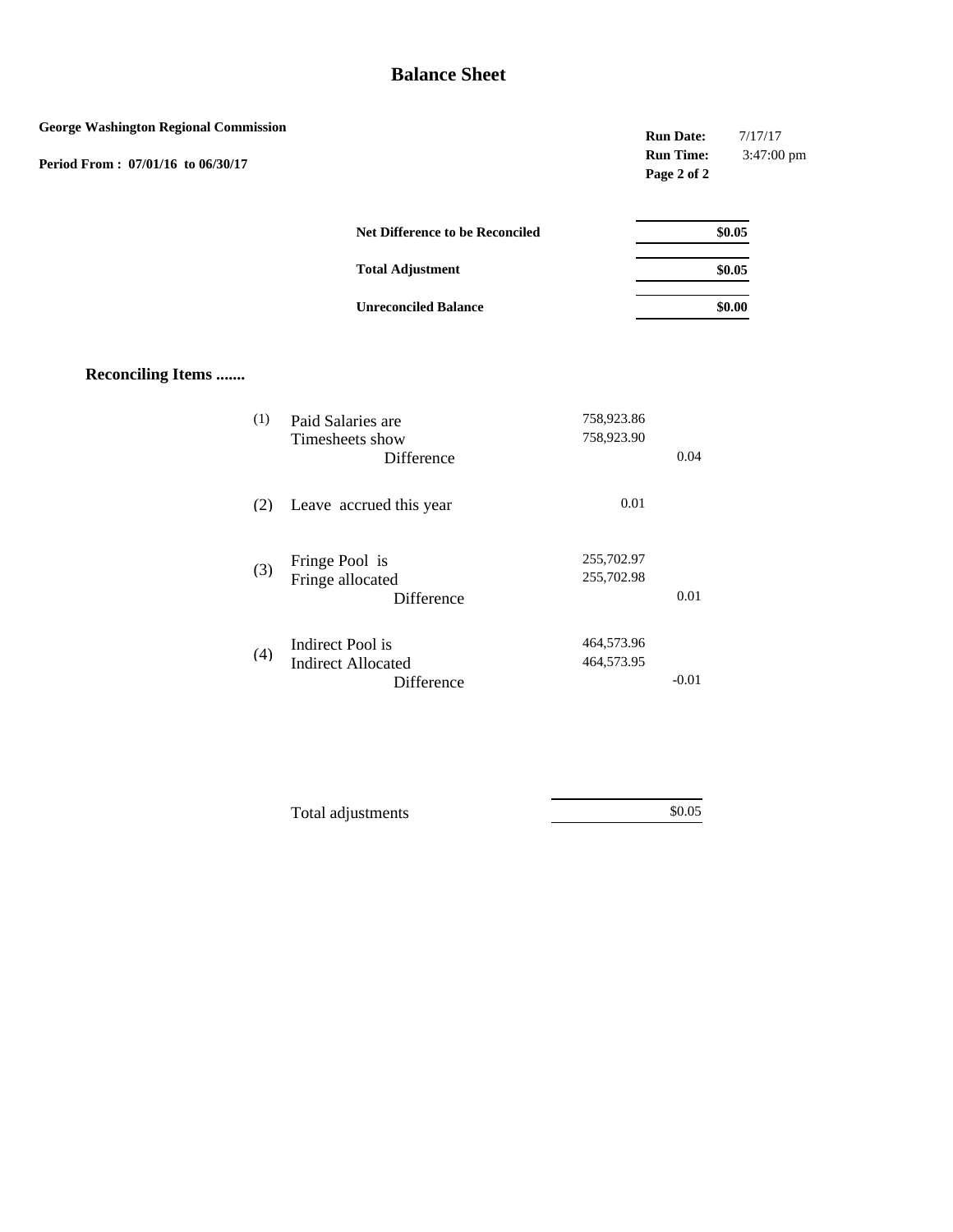# **Agencywide Line Item Revenues and Expenditures**

| Page 1 of 1<br>Period:<br>07/01/2016<br>to 06/30/2017<br><b>Without Indirect Detail</b><br><b>YTD</b><br>Un/Ovr<br>Code & Description<br><b>Budget</b><br><b>Current</b><br><b>Revenues</b><br>45100<br>REV-Federal Contracts/Fees<br>1,287,274.00<br>97,608.15<br>1,434,224.48<br>$-146,950.48$<br>45200<br><b>REV-State Contracts/Fees</b><br>1,018,851.00<br>97,461.60<br>611,374.20<br>407,476.80<br>45202<br><b>State Technical Assistanct</b><br>75,971.00<br>75,971.00<br>0.00<br>0.00<br>45300<br><b>REV-Local Government Contract</b><br>223,383.00<br>0.00<br>223,383.00<br>0.00<br>45400<br>REV-Miscellaneous Revenue<br>0.00<br>0.00<br>50.00<br>$-50.00$<br>45500<br>REV-HMIS User Fees<br>0.00<br>0.00<br>$-2,967.50$<br>2,967.50<br>45700<br>8,574.00<br>0.00<br>REV-Other Income<br>2,450.00<br>6,124.00<br>45701<br>NativePlant donations<br>0.00<br>0.00<br>1,500.00<br>$-1,500.00$<br>47600<br>0.00<br>pass thru AdVANtage<br>91,483.86<br>472,830.46<br>-472,830.46<br><b>Revenues</b><br>2,614,053.00<br>286,553.61<br>2,544,882.24<br>69,170.76<br><b>Expenses</b><br>50000<br>571,850.00<br>42,765.12<br>558,326.90<br>13,523.10<br><b>Salaries</b><br>50500<br><b>Fringe Benefits</b><br>207,690.00<br>14,269.30<br>180,598.85<br>27,091.15<br>59700<br><b>Indirect Costs</b><br>449,700.00<br>38,749.28<br>$-14,873.95$<br>464,573.95<br>67560<br><b>Consulting Services</b><br>776,665.00<br>43,613.77<br>541,382.52<br>235,282.48<br>81100<br>Supplies Expense<br>5,000.00<br>7.90<br>1,757.10<br>3,242.90<br>81600<br>Equipment, Rental, & Maintenance<br>24,250.00<br>459.98<br>8,486.86<br>15,763.14<br>81601<br>HMIS system<br>9,594.00<br>0.00<br>0.00<br>9,594.00<br>81620<br><b>Equipment Purchase</b><br>0.00<br>1,323.97<br>$-13,946.46$<br>13,946.46<br>81700<br>Printing & Copying<br>0.00<br>0.00<br>$-8,197.17$<br>8,197.17<br>81750<br><b>Public Relations</b><br>0.00<br>1,250.10<br>17,860.78<br>$-17,860.78$<br>81751<br>Van Pool Assistance<br>45,000.00<br>0.00<br>900.00<br>44,100.00 |
|--------------------------------------------------------------------------------------------------------------------------------------------------------------------------------------------------------------------------------------------------------------------------------------------------------------------------------------------------------------------------------------------------------------------------------------------------------------------------------------------------------------------------------------------------------------------------------------------------------------------------------------------------------------------------------------------------------------------------------------------------------------------------------------------------------------------------------------------------------------------------------------------------------------------------------------------------------------------------------------------------------------------------------------------------------------------------------------------------------------------------------------------------------------------------------------------------------------------------------------------------------------------------------------------------------------------------------------------------------------------------------------------------------------------------------------------------------------------------------------------------------------------------------------------------------------------------------------------------------------------------------------------------------------------------------------------------------------------------------------------------------------------------------------------------------------------------------------------------------------------------------------------------------------------------------------------------------------------------------------------------------------------------------------|
|                                                                                                                                                                                                                                                                                                                                                                                                                                                                                                                                                                                                                                                                                                                                                                                                                                                                                                                                                                                                                                                                                                                                                                                                                                                                                                                                                                                                                                                                                                                                                                                                                                                                                                                                                                                                                                                                                                                                                                                                                                      |
| $%$ Bud                                                                                                                                                                                                                                                                                                                                                                                                                                                                                                                                                                                                                                                                                                                                                                                                                                                                                                                                                                                                                                                                                                                                                                                                                                                                                                                                                                                                                                                                                                                                                                                                                                                                                                                                                                                                                                                                                                                                                                                                                              |
| 111.42%<br>39.99%<br>0.00%<br>100.00%<br>0.00%<br>0.00%<br>28.57%                                                                                                                                                                                                                                                                                                                                                                                                                                                                                                                                                                                                                                                                                                                                                                                                                                                                                                                                                                                                                                                                                                                                                                                                                                                                                                                                                                                                                                                                                                                                                                                                                                                                                                                                                                                                                                                                                                                                                                    |
|                                                                                                                                                                                                                                                                                                                                                                                                                                                                                                                                                                                                                                                                                                                                                                                                                                                                                                                                                                                                                                                                                                                                                                                                                                                                                                                                                                                                                                                                                                                                                                                                                                                                                                                                                                                                                                                                                                                                                                                                                                      |
|                                                                                                                                                                                                                                                                                                                                                                                                                                                                                                                                                                                                                                                                                                                                                                                                                                                                                                                                                                                                                                                                                                                                                                                                                                                                                                                                                                                                                                                                                                                                                                                                                                                                                                                                                                                                                                                                                                                                                                                                                                      |
|                                                                                                                                                                                                                                                                                                                                                                                                                                                                                                                                                                                                                                                                                                                                                                                                                                                                                                                                                                                                                                                                                                                                                                                                                                                                                                                                                                                                                                                                                                                                                                                                                                                                                                                                                                                                                                                                                                                                                                                                                                      |
|                                                                                                                                                                                                                                                                                                                                                                                                                                                                                                                                                                                                                                                                                                                                                                                                                                                                                                                                                                                                                                                                                                                                                                                                                                                                                                                                                                                                                                                                                                                                                                                                                                                                                                                                                                                                                                                                                                                                                                                                                                      |
|                                                                                                                                                                                                                                                                                                                                                                                                                                                                                                                                                                                                                                                                                                                                                                                                                                                                                                                                                                                                                                                                                                                                                                                                                                                                                                                                                                                                                                                                                                                                                                                                                                                                                                                                                                                                                                                                                                                                                                                                                                      |
|                                                                                                                                                                                                                                                                                                                                                                                                                                                                                                                                                                                                                                                                                                                                                                                                                                                                                                                                                                                                                                                                                                                                                                                                                                                                                                                                                                                                                                                                                                                                                                                                                                                                                                                                                                                                                                                                                                                                                                                                                                      |
|                                                                                                                                                                                                                                                                                                                                                                                                                                                                                                                                                                                                                                                                                                                                                                                                                                                                                                                                                                                                                                                                                                                                                                                                                                                                                                                                                                                                                                                                                                                                                                                                                                                                                                                                                                                                                                                                                                                                                                                                                                      |
| 0.00%<br>0.00%<br>97.35%<br>97.64%<br>86.96%<br>103.31%<br>69.71%<br>35.14%<br>35.00%<br>0.00%<br>0.00%<br>0.00%<br>0.00%<br>2.00%                                                                                                                                                                                                                                                                                                                                                                                                                                                                                                                                                                                                                                                                                                                                                                                                                                                                                                                                                                                                                                                                                                                                                                                                                                                                                                                                                                                                                                                                                                                                                                                                                                                                                                                                                                                                                                                                                                   |
|                                                                                                                                                                                                                                                                                                                                                                                                                                                                                                                                                                                                                                                                                                                                                                                                                                                                                                                                                                                                                                                                                                                                                                                                                                                                                                                                                                                                                                                                                                                                                                                                                                                                                                                                                                                                                                                                                                                                                                                                                                      |
|                                                                                                                                                                                                                                                                                                                                                                                                                                                                                                                                                                                                                                                                                                                                                                                                                                                                                                                                                                                                                                                                                                                                                                                                                                                                                                                                                                                                                                                                                                                                                                                                                                                                                                                                                                                                                                                                                                                                                                                                                                      |
|                                                                                                                                                                                                                                                                                                                                                                                                                                                                                                                                                                                                                                                                                                                                                                                                                                                                                                                                                                                                                                                                                                                                                                                                                                                                                                                                                                                                                                                                                                                                                                                                                                                                                                                                                                                                                                                                                                                                                                                                                                      |
|                                                                                                                                                                                                                                                                                                                                                                                                                                                                                                                                                                                                                                                                                                                                                                                                                                                                                                                                                                                                                                                                                                                                                                                                                                                                                                                                                                                                                                                                                                                                                                                                                                                                                                                                                                                                                                                                                                                                                                                                                                      |
|                                                                                                                                                                                                                                                                                                                                                                                                                                                                                                                                                                                                                                                                                                                                                                                                                                                                                                                                                                                                                                                                                                                                                                                                                                                                                                                                                                                                                                                                                                                                                                                                                                                                                                                                                                                                                                                                                                                                                                                                                                      |
|                                                                                                                                                                                                                                                                                                                                                                                                                                                                                                                                                                                                                                                                                                                                                                                                                                                                                                                                                                                                                                                                                                                                                                                                                                                                                                                                                                                                                                                                                                                                                                                                                                                                                                                                                                                                                                                                                                                                                                                                                                      |
|                                                                                                                                                                                                                                                                                                                                                                                                                                                                                                                                                                                                                                                                                                                                                                                                                                                                                                                                                                                                                                                                                                                                                                                                                                                                                                                                                                                                                                                                                                                                                                                                                                                                                                                                                                                                                                                                                                                                                                                                                                      |
|                                                                                                                                                                                                                                                                                                                                                                                                                                                                                                                                                                                                                                                                                                                                                                                                                                                                                                                                                                                                                                                                                                                                                                                                                                                                                                                                                                                                                                                                                                                                                                                                                                                                                                                                                                                                                                                                                                                                                                                                                                      |
|                                                                                                                                                                                                                                                                                                                                                                                                                                                                                                                                                                                                                                                                                                                                                                                                                                                                                                                                                                                                                                                                                                                                                                                                                                                                                                                                                                                                                                                                                                                                                                                                                                                                                                                                                                                                                                                                                                                                                                                                                                      |
|                                                                                                                                                                                                                                                                                                                                                                                                                                                                                                                                                                                                                                                                                                                                                                                                                                                                                                                                                                                                                                                                                                                                                                                                                                                                                                                                                                                                                                                                                                                                                                                                                                                                                                                                                                                                                                                                                                                                                                                                                                      |
|                                                                                                                                                                                                                                                                                                                                                                                                                                                                                                                                                                                                                                                                                                                                                                                                                                                                                                                                                                                                                                                                                                                                                                                                                                                                                                                                                                                                                                                                                                                                                                                                                                                                                                                                                                                                                                                                                                                                                                                                                                      |
|                                                                                                                                                                                                                                                                                                                                                                                                                                                                                                                                                                                                                                                                                                                                                                                                                                                                                                                                                                                                                                                                                                                                                                                                                                                                                                                                                                                                                                                                                                                                                                                                                                                                                                                                                                                                                                                                                                                                                                                                                                      |
|                                                                                                                                                                                                                                                                                                                                                                                                                                                                                                                                                                                                                                                                                                                                                                                                                                                                                                                                                                                                                                                                                                                                                                                                                                                                                                                                                                                                                                                                                                                                                                                                                                                                                                                                                                                                                                                                                                                                                                                                                                      |
|                                                                                                                                                                                                                                                                                                                                                                                                                                                                                                                                                                                                                                                                                                                                                                                                                                                                                                                                                                                                                                                                                                                                                                                                                                                                                                                                                                                                                                                                                                                                                                                                                                                                                                                                                                                                                                                                                                                                                                                                                                      |
|                                                                                                                                                                                                                                                                                                                                                                                                                                                                                                                                                                                                                                                                                                                                                                                                                                                                                                                                                                                                                                                                                                                                                                                                                                                                                                                                                                                                                                                                                                                                                                                                                                                                                                                                                                                                                                                                                                                                                                                                                                      |
|                                                                                                                                                                                                                                                                                                                                                                                                                                                                                                                                                                                                                                                                                                                                                                                                                                                                                                                                                                                                                                                                                                                                                                                                                                                                                                                                                                                                                                                                                                                                                                                                                                                                                                                                                                                                                                                                                                                                                                                                                                      |
| 81752<br><b>Leased Spaces</b><br>2,860.00<br>34,020.00<br>$-195.00$<br>100.58%<br>33,825.00                                                                                                                                                                                                                                                                                                                                                                                                                                                                                                                                                                                                                                                                                                                                                                                                                                                                                                                                                                                                                                                                                                                                                                                                                                                                                                                                                                                                                                                                                                                                                                                                                                                                                                                                                                                                                                                                                                                                          |
| 81760<br>RideShare Van Subsidies/GRH<br>15,000.00<br>600.00<br>9,550.00<br>63.67%<br>5,450.00                                                                                                                                                                                                                                                                                                                                                                                                                                                                                                                                                                                                                                                                                                                                                                                                                                                                                                                                                                                                                                                                                                                                                                                                                                                                                                                                                                                                                                                                                                                                                                                                                                                                                                                                                                                                                                                                                                                                        |
| 81770<br>150,000.00<br>21,628.93<br>152,197.29<br>$-2,197.29$<br>101.46%<br>Marketing/Educationhj                                                                                                                                                                                                                                                                                                                                                                                                                                                                                                                                                                                                                                                                                                                                                                                                                                                                                                                                                                                                                                                                                                                                                                                                                                                                                                                                                                                                                                                                                                                                                                                                                                                                                                                                                                                                                                                                                                                                    |
| 81780<br>0.00<br>0.00<br>12,007.00<br>$-12,007.00$<br>0.00%<br>AdVANtage Self Insurance                                                                                                                                                                                                                                                                                                                                                                                                                                                                                                                                                                                                                                                                                                                                                                                                                                                                                                                                                                                                                                                                                                                                                                                                                                                                                                                                                                                                                                                                                                                                                                                                                                                                                                                                                                                                                                                                                                                                              |
| 27,216.00<br>502.56<br>28.27%<br>83000<br>7,694.99<br>19,521.01<br>Travel/Training                                                                                                                                                                                                                                                                                                                                                                                                                                                                                                                                                                                                                                                                                                                                                                                                                                                                                                                                                                                                                                                                                                                                                                                                                                                                                                                                                                                                                                                                                                                                                                                                                                                                                                                                                                                                                                                                                                                                                   |
| 19,525.00<br>810.81<br>15,074.97<br>22.79%<br>83100<br>4,450.03<br>Travel                                                                                                                                                                                                                                                                                                                                                                                                                                                                                                                                                                                                                                                                                                                                                                                                                                                                                                                                                                                                                                                                                                                                                                                                                                                                                                                                                                                                                                                                                                                                                                                                                                                                                                                                                                                                                                                                                                                                                            |
| 83200<br>Conference, Convention, & Meetin<br>0.00<br>1,594.20<br>14,188.03<br>$-14,188.03$<br>0.00%                                                                                                                                                                                                                                                                                                                                                                                                                                                                                                                                                                                                                                                                                                                                                                                                                                                                                                                                                                                                                                                                                                                                                                                                                                                                                                                                                                                                                                                                                                                                                                                                                                                                                                                                                                                                                                                                                                                                  |
| 85300<br>Membership Dues-Organization<br>0.00<br>250.00<br>3,363.43<br>$-3,363.43$<br>0.00%                                                                                                                                                                                                                                                                                                                                                                                                                                                                                                                                                                                                                                                                                                                                                                                                                                                                                                                                                                                                                                                                                                                                                                                                                                                                                                                                                                                                                                                                                                                                                                                                                                                                                                                                                                                                                                                                                                                                          |
| 93010<br>Legislative Liaison Income<br>0.00<br>0.00<br>$-37,250.00$<br>37,250.00<br>0.00%                                                                                                                                                                                                                                                                                                                                                                                                                                                                                                                                                                                                                                                                                                                                                                                                                                                                                                                                                                                                                                                                                                                                                                                                                                                                                                                                                                                                                                                                                                                                                                                                                                                                                                                                                                                                                                                                                                                                            |
| 93020<br>Legislative Consultant Expenses<br>$-43,672.54$<br>0.00%<br>0.00<br>4,650.00<br>43,672.54                                                                                                                                                                                                                                                                                                                                                                                                                                                                                                                                                                                                                                                                                                                                                                                                                                                                                                                                                                                                                                                                                                                                                                                                                                                                                                                                                                                                                                                                                                                                                                                                                                                                                                                                                                                                                                                                                                                                   |
| 95000<br><b>RRBC</b> Expenses<br>0.00<br>0.00<br>$-3,441.29$<br>3,441.29<br>0.00%                                                                                                                                                                                                                                                                                                                                                                                                                                                                                                                                                                                                                                                                                                                                                                                                                                                                                                                                                                                                                                                                                                                                                                                                                                                                                                                                                                                                                                                                                                                                                                                                                                                                                                                                                                                                                                                                                                                                                    |
| 97000<br>AdVANtage<br>0.00<br>42,731.36<br>410,110.41<br>$-410, 110.41$<br>$0.00\%$                                                                                                                                                                                                                                                                                                                                                                                                                                                                                                                                                                                                                                                                                                                                                                                                                                                                                                                                                                                                                                                                                                                                                                                                                                                                                                                                                                                                                                                                                                                                                                                                                                                                                                                                                                                                                                                                                                                                                  |
| <b>Expenses</b><br>104.77%<br>2,335,315.00<br>218,067.28<br>2,446,593.02<br>$-111,278.02$                                                                                                                                                                                                                                                                                                                                                                                                                                                                                                                                                                                                                                                                                                                                                                                                                                                                                                                                                                                                                                                                                                                                                                                                                                                                                                                                                                                                                                                                                                                                                                                                                                                                                                                                                                                                                                                                                                                                            |
|                                                                                                                                                                                                                                                                                                                                                                                                                                                                                                                                                                                                                                                                                                                                                                                                                                                                                                                                                                                                                                                                                                                                                                                                                                                                                                                                                                                                                                                                                                                                                                                                                                                                                                                                                                                                                                                                                                                                                                                                                                      |
| <b>Agency Balance</b><br>278,738.00<br>68,486.33<br>98,289.22                                                                                                                                                                                                                                                                                                                                                                                                                                                                                                                                                                                                                                                                                                                                                                                                                                                                                                                                                                                                                                                                                                                                                                                                                                                                                                                                                                                                                                                                                                                                                                                                                                                                                                                                                                                                                                                                                                                                                                        |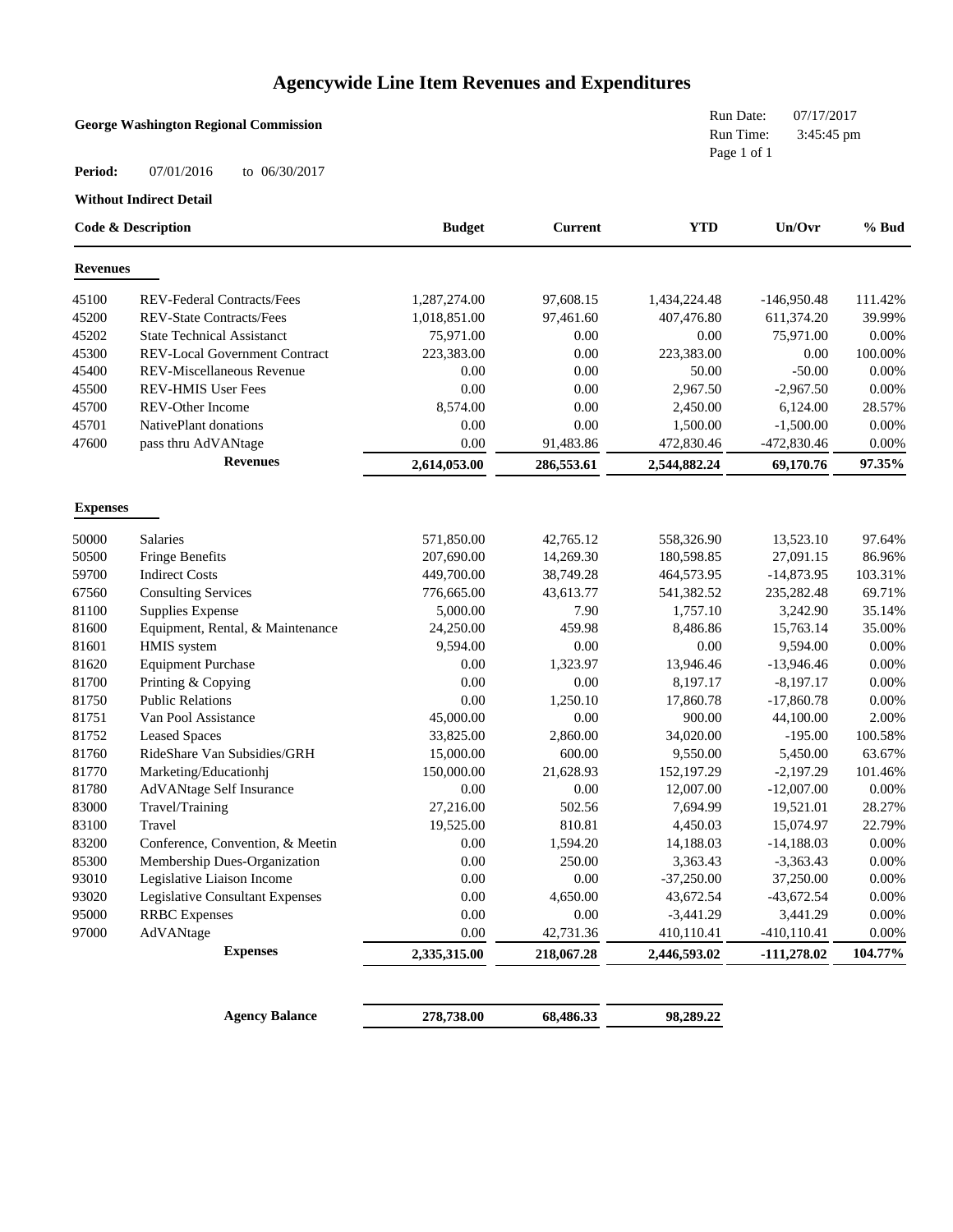| <b>George Washington Regional Commission</b> |                     |       |                                          | <b>Run Date:</b><br><b>Run Time:</b> | 8/17/17<br>12:47:24 pm |
|----------------------------------------------|---------------------|-------|------------------------------------------|--------------------------------------|------------------------|
| Period From: 07/01/17 to 07/31/17            |                     |       |                                          | Page 1 of 2                          |                        |
|                                              | <b>Assets:</b>      |       |                                          |                                      |                        |
|                                              |                     | 10300 | <b>Union First Market Bank Operating</b> | 39,705.22                            |                        |
|                                              |                     | 10301 | AdVANtage Vanpool Insurance              | 64,994.05                            |                        |
|                                              |                     | 10400 | Petty Cash                               |                                      | 75.00                  |
|                                              |                     | 10800 | Union First Market MMA                   | 69,249.11                            |                        |
|                                              |                     | 11100 | Accounts Receivable                      | 482,900.95                           |                        |
|                                              |                     | 15400 | Furniture, fixtures&equipment            | 88,160.00                            |                        |
|                                              |                     |       | <b>Total Assets:</b>                     | \$745,084.33                         |                        |
|                                              |                     |       |                                          |                                      |                        |
|                                              | <b>Liabilities:</b> |       |                                          |                                      |                        |
|                                              |                     | 20000 | Accounts Payable                         | 155,988.00                           |                        |
|                                              |                     | 21000 | Payroll Liability-Leave Balances         | 47,311.00                            |                        |
|                                              |                     | 27711 | Loan Payable UnionBank                   | 62,609.72                            |                        |
|                                              |                     |       | <b>Total Liabilities:</b>                | \$265,908.72                         |                        |
|                                              |                     |       |                                          |                                      |                        |
|                                              | <b>Projects</b>     |       |                                          |                                      |                        |
|                                              |                     | 30000 | <b>Unrestricted Net Assets</b>           | 144,087.35                           |                        |
|                                              |                     | 31017 | FTA 5303 FY 2017                         | $-1,185.93$                          |                        |
|                                              |                     | 31200 | <b>FHWA PL</b>                           | $-2,421.71$                          |                        |
|                                              |                     | 31500 | <b>USHUD HMIS CoC</b>                    | $-5,465.89$                          |                        |
|                                              |                     | 31503 | HUD CoC Planning FY17                    | $-930.00$                            |                        |
|                                              |                     | 31551 | VDHA match                               | 4,000.00                             |                        |
|                                              |                     | 31553 | VHSP CoC                                 | $-1,132.84$                          |                        |
|                                              |                     | 31600 | FHWA SPR (Rural Transportation)          | $-8,127.28$                          |                        |
|                                              |                     | 31717 | CMAQ 103685                              |                                      | $-0.01$                |
|                                              |                     | 34003 | GoVA                                     | 66,932.97                            |                        |
|                                              |                     | 34100 | VDRPT-RideShare                          | $-29,799.58$                         |                        |
|                                              |                     | 37000 | <b>Local Allocations</b>                 | 213,299.48                           |                        |
|                                              |                     | 38016 | Legislative Liaison pass thru            | 34,925.00                            |                        |
|                                              |                     | 38018 | AdVANtage Insurance                      | 64,994.05                            |                        |
|                                              |                     |       | <b>Total Projects</b>                    | \$479,175.61                         |                        |
|                                              |                     |       | Net Difference to be Reconciled          |                                      | \$0.00                 |
|                                              |                     |       | <b>Total Adjustment</b>                  |                                      | \$0.00                 |
|                                              |                     |       |                                          |                                      |                        |
|                                              |                     |       | <b>Unreconciled Balance</b>              |                                      | \$0.00                 |
|                                              |                     |       |                                          |                                      |                        |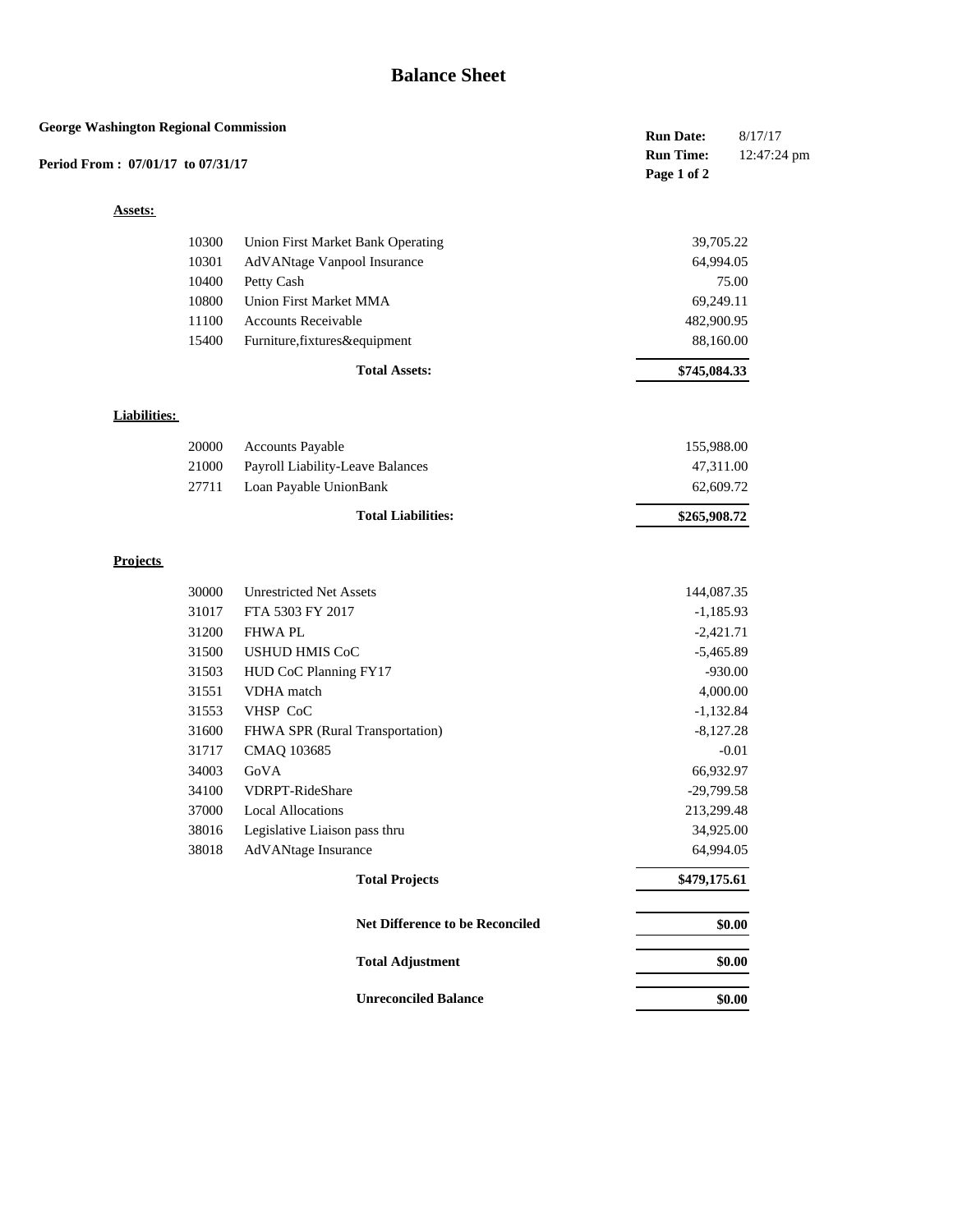| <b>Run Time:</b><br>12:47:24 pm<br>Page 2 of 2<br><b>Reconciling Items </b><br>Paid Salaries are<br>61,838.66<br>(1)<br>Timesheets show<br>61,838.67<br>Difference<br>0.01<br>Leave accrued this year<br>0.01<br>(2)<br>Fringe Pool is<br>22,146.69<br>(3)<br>Fringe allocated<br>22,146.66<br>Difference<br>$-0.03$<br>30,468.63<br>Indirect Pool is<br>(4)<br>30,468.64<br><b>Indirect Allocated</b><br>Difference<br>$0.01\,$ | <b>George Washington Regional Commission</b> |  | <b>Run Date:</b> | 8/17/17 |
|----------------------------------------------------------------------------------------------------------------------------------------------------------------------------------------------------------------------------------------------------------------------------------------------------------------------------------------------------------------------------------------------------------------------------------|----------------------------------------------|--|------------------|---------|
|                                                                                                                                                                                                                                                                                                                                                                                                                                  | Period From: 07/01/17 to 07/31/17            |  |                  |         |
|                                                                                                                                                                                                                                                                                                                                                                                                                                  |                                              |  |                  |         |
|                                                                                                                                                                                                                                                                                                                                                                                                                                  |                                              |  |                  |         |
|                                                                                                                                                                                                                                                                                                                                                                                                                                  |                                              |  |                  |         |
|                                                                                                                                                                                                                                                                                                                                                                                                                                  |                                              |  |                  |         |
|                                                                                                                                                                                                                                                                                                                                                                                                                                  |                                              |  |                  |         |
|                                                                                                                                                                                                                                                                                                                                                                                                                                  |                                              |  |                  |         |

| Total adjustments | \$0.00 |  |
|-------------------|--------|--|
|-------------------|--------|--|